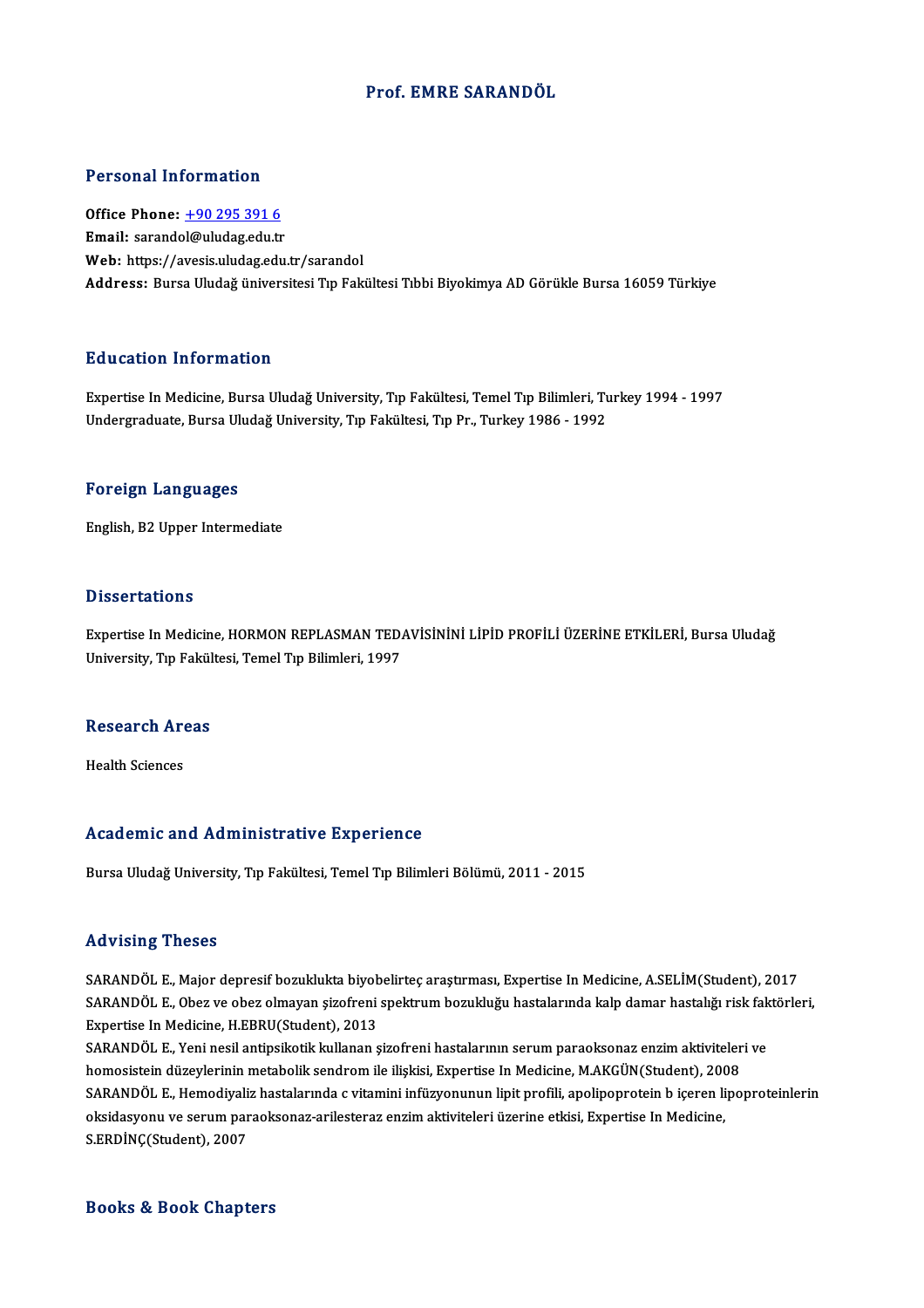## I. MAJOR DEPRESSIVE DISORDER AND VASCULAR DISEASES: THE UNBEARABLE LIGHTNESS OF MAJOR DEPRESSIVE<br>BIDIRECTIONALITY<br>SARANDÖL E BIDIRECTIONALITY<br>SARANDÖL E.

BIDIRECTIONALITY<br>SARANDÖL E.<br>in: MAJOR DEPRESSIVE DISORDERRISK FACTORS, CHARACTERISTICS ANDTREATMENT OPTIONS, Yong-Ku Kim,<br>Editar Nava Navy Yark, pp.33,49, 2017 SARANDÖL E.<br>in: MAJOR DEPRESSIVE DISORDERRISK |<br>Editor, Nova, New York, pp.33-49, 2017

# Editor, Nova, New York, pp.33-49, 2017<br>Refereed Congress / Symposium Publications in Proceedings

efereed Congress / Symposium Publications in Proceedings<br>I. VETERAN SPORCULARDA FARKLI TİP AKUT EGZERSİZLERİN HOMOSİSTEİN, İNSÜLİN BENZERİ<br>PÜVÜME FAKTÖRÜ 1 VE KORTİZOL SEVİYELERİ ÜZERİNE ETKİLERİ TOCA GÖNETCETT STANDATININ TABACACADAN ATT TOCCOAMEST<br>BÜYÜME FAKTÖRÜ-1 VE KORTİZOL SEVİYELERİ ÜZERİNE ETKİLERİ<br>BÜRİNCI V 7. SAĞDİLEK E. TAYMUR İ. BUDAKE, SARANDÖLE VATANSEVI VETERAN SPORCULARDA FARKLI TİP AKUT EGZERSİZLERİN HOMOSİSTEİN, İNSÜLİN BENZERİ<br>BÜYÜME FAKTÖRÜ-1 VE KORTİZOL SEVİYELERİ ÜZERİNE ETKİLERİ<br>BİRİNCİ Y. Z. , SAĞDİLEK E., TAYMUR İ., BUDAK E., SARANDÖL E., VATANSEVER TAYŞİ Ş., PA B<mark>ÜYÜME FAKTÖR</mark><br>BİRİNCİ Y. Z. , SAĞL<br>BEYAZ A., ŞAHİN Ş.<br>10th International i BİRİNCİ Y. Z. , SAĞDİLEK E., TAYMUR İ., BUDAK E., SARANDÖL E., VATANSEVER TAYŞİ Ş., PANCAR S.,<br>BEYAZ A., ŞAHİN Ş.<br>19th International Sport Sciences Congress, Antalya, Turkey, 11 November 2021, vol.1, pp.236-237<br>VETERAN, SP BEYAZ A., ŞAHİN Ş.<br>19th International Sport Sciences Congress, Antalya, Turkey, 11 November 2021, vol.1, pp.236-237<br>II. VETERAN SPORCULARDA FARKLI TİP AKUT EGZERSİZLERİN PERİFERİK NÖROTROFİK FAKTÖR

SEVİYELERİ VE BİLİŞSEL İŞLEVLER ÜZERİNE ETKİLERİ VETERAN SPORCULARDA FARKLI TİP AKUT EGZERSİZLERİN PERİFERİK NÖROTROFİK FAKTÖR<br>SEVİYELERİ VE BİLİŞSEL İŞLEVLER ÜZERİNE ETKİLERİ<br>BİRİNCİ Y. Z. , SAĞDİLEK E., TAYMUR İ., BUDAK E., SARANDÖL E., VATANSEVER TAYŞİ Ş., PANCAR S., SEVİYELERİ VE B<br>BİRİNCİ Y. Z. , SAĞL<br>BEYAZ A., ŞAHİN Ş.<br>10th International 1 BİRİNCİ Y. Z. , SAĞDİLEK E., TAYMUR İ., BUDAK E., SARANDÖL E., VATANSEVER TAYŞİ Ş., PANCAR S.,<br>BEYAZ A., ŞAHİN Ş.<br>19th International Sport Sciences Congress, Antalya, Turkey, 11 November 2021, vol.1, pp.238-239<br>EETIIN A La BEYAZ A., ȘAHIN Ș.<br>19th International Sport Sciences Congress, Antalya, Turkey, 11 November 2021, vol.1, pp.238-2<br>III. FETUIN-A Levels in Kidney Transplant Recipients with Cardiac Valvular Calcification<br>2004 N. ERSOV A. SE

- 19th International Sport Sciences Congress, Antalya, Turkey, 11 November 2021, vol.1, pp.238-239<br>FETUIN-A Levels in Kidney Transplant Recipients with Cardiac Valvular Calcification<br>KOCA N., ERSOY A., ŞENSOY B., KIRHAN E., FETUIN-A Levels in Kidney Transplant Recipients with Cardiac V:<br>KOCA N., ERSOY A., ŞENSOY B., KIRHAN E., ORUÇ A., GÜLLÜLÜ N. S. , ERSOY<br>54th ERA EDTA Congress, Madrid, Spain, Madrid, Spain, 3 - 06 June 2017<br>EETUIN A LEVELS KOCA N., ERSOY A., ŞENSOY B., KIRHAN E., ORUÇ A., GÜLLÜLÜ N. S., ERSOY C., DİRİCAN M., SARANDÖL E.<br>54th ERA EDTA Congress, Madrid, Spain, Madrid, Spain, 3 - 06 June 2017<br>IV. FETUIN-A LEVELS IN KIDNEY TRANSPLANT RECIPIENTS
- 54th ERA EDTA Congress, Madrid, Spain, Madrid, Spain, 3 06 June 2017<br>FETUIN-A LEVELS IN KIDNEY TRANSPLANT RECIPIENTS WITH CARDIAC VALVULAR CALCIFI<br>KOCA N., ERSOY A., ŞENSOY B., KIRHAN E., ORUÇ A., GÜLLÜLÜ N.S. , ERSOY C. FETUIN-A LEVELS IN KIDNEY TRANSPLANT RECIPIENTS WITH CARDI<br>KOCA N., ERSOY A., ŞENSOY B., KIRHAN E., ORUÇ A., GÜLLÜLÜ N. S. , ERSOY C., I<br>ERA-EDTA 54th Congress, Madrid, Spain, 3 - 06 June 2017, vol.32, pp.419-420<br>Effects o KOCA N., ERSOY A., ŞENSOY B., KIRHAN E., ORUÇ A., GÜLLÜLÜ N. S., ERSOY C., DİRİCAN M., SARANDÖL E.<br>ERA-EDTA 54th Congress, Madrid, Spain, 3 - 06 June 2017, vol.32, pp.419-420<br>V. Effects of gender on IGF1 changes after init
- ERA-EDTA 54th Congress, Madrid, Spain, 3 06 June 2017, vol.32, pp.419-420<br>Effects of gender on IGF1 changes after initial basal insulin analog therapy in the type 2 di<br>CANDER S., ÖZ GÜL Ö., ŞİŞMAN P., KOCA N., DİZDAR O. Effects of gender on IGF1 changes after initial basal insulin analog therapy in<br>CANDER S., ÖZ GÜL Ö., ŞİŞMAN P., KOCA N., DİZDAR O. S. , AYDIN T., GÜÇLÜ M., SARANDO<br>18th European Congress of Endocrinology, Munich, Germany, CANDER S., ÖZ GÜL Ö., ŞİŞMAN P., KOCA N., DİZDAR O. S. , AYDIN T., GÜÇLÜ M., SARANDÖL E., ERSOY C.<br>18th European Congress of Endocrinology, Munich, Germany, 28 - 31 May 2016, vol.41<br>VI. ATHEROSKLEROZ Ve KLİNİK BİYOKİMY 18th European Congress of Endocrinology, Munich, Germany, 28 - 31 May 2016, vol.41

ATHEROSKLEROZ Ve KLİNİK BİYOKİMYA LABORATUVARI<br>SARANDÖL E.<br>Uluslararası Katılımlı XVI. Klinik Biyokimya Kongresi ve IATDMCT Regional Meeting, Antalya, Turkey, 5 - 08 May<br>2016 SARAI<br>Ulusla<br>2016<br>TUE I Uluslararası Katılımlı XVI. Klinik Biyokimya Kongresi ve IATDMCT Regional Meeting, Antalya, Turkey, 5<br>2016<br>VII. THE EFFECT OF DIFFERENT ANTIHYPERTENSIVE TREATMENT PROTOCOLES ON OXIDANT-<br>ANTIOXIDANT SYSTEMS IN TYPE 2 DI

2016<br>THE EFFECT OF DIFFERENT ANTIHYPERTENSIVE TREATMENT PROTOCOLES ON OXIDANT-<br>ANTIOXIDANT SYSTEMS IN TYPE 2 DIABETIC PATIENTS WITH MICROALBUMINURIA AND STAGE 1<br>HYPERTENSION THE EFFECT OF<br>ANTIOXIDANT SY<br>HYPERTENSION<br>EPSOV A Epsl M ANTIOXIDANT SYSTEMS IN TYPE 2 DIABETIC P.<br>HYPERTENSION<br>ERSOY A., Erek M., ERSOY C., SARANDÖL E., YILDIZ A.<br>52nd Congress of the European Bonal Association E.

HYPERTENSION<br>ERSOY A., Erek M., ERSOY C., SARANDÖL E., YILDIZ A.<br>52nd Congress of the European-Renal-Association-European-Dialysis-and-Transplant-Assocation, London, Canada,<br>28 - 31 May 2015, vol.30 ERSOY A., Erek M., ERSOY<br>52nd Congress of the Eur<br>28 - 31 May 2015, vol.30<br>Correlates of viscorel 52nd Congress of the European-Renal-Association-European-Dialysis-and-Transplant-Assocation, London, Car<br>28 - 31 May 2015, vol.30<br>VIII. Correlates of visceral and subcutaneous fat thickness in non diabetic obese and morbid

# 28 - 31 M<br>Correlat<br>patients<br>PEKCÖZ M Correlates of visceral and subcutaneous fat thickness in non diabetic obese and morbidly obese<br>patients<br>PEKGÖZ M., GÜLLÜLÜ N. S. , CANDER S., TÜTÜNCÜ A., ŞEKER İ., AÇIKGÖZ H. E. , SARANDÖL E., ERTÜRK E., TUNCEL<br>E. ERSOV C

patients<br>PEKGÖZ M.,<br>E., ERSOY C.<br>16th Europe PEKGÖZ M., GÜLLÜLÜ N. S. , CANDER S., TÜTÜNCÜ A., ŞEKER İ., AÇIKGÖZ H. E. , SARA<br>E., ERSOY C.<br>16th European Congress of Endocrinology, Poland, 3 - 07 May 2014, vol.35, pp.753<br>Polikistik ever sendremunda insülin dirensi ile

## E., ERSOY C.<br>16th European Congress of Endocrinology, Poland, 3 - 07 May 2014, vol.35, pp.753<br>IX. Polikistik over sendromunda insülin direnci ile serum visfatin düzeyleri arasındaki ilişkinin<br>inselepmesi 16th Europea<br>Polikistik ov<br>incelenmesi<br>ÖZ CÜLÖ CA Polikistik over sendromunda insülin direnci ile serum visfatin düzeyleri arasın<br>incelenmesi<br>ÖZ GÜL Ö., CANDER S., Gül C. B. , Açıkgöz E., SARANDÖL E., ERTÜRK E., Tuncel E., ERSOY C.<br>26 Türkiye Endelmineleji ve Metebelizme

<mark>incelenmesi</mark><br>ÖZ GÜL Ö., CANDER S., Gül C. B. , Açıkgöz E., SARANDÖL E., ERTÜRK E., Tuncel E., ERSOY C.<br>36. Türkiye Endokrinoloji ve Metabolizma Hastalıkları Kongresi, Turkey, 21 - 25 May 2014

ÖZ GÜL Ö., CANDER S., Gül C. B. , Açıkgöz E., SARANDÖL E., ERTÜRK E., Tuncel E., ERSOY C.<br>36. Türkiye Endokrinoloji ve Metabolizma Hastalıkları Kongresi, Turkey, 21 - 25 May 2014<br>X. Serum Lectin-Like Oxidized LDL Receptor-36. Türkiye Endokrinoloji ve Metaboliz<br>Serum Lectin-Like Oxidized LDL R<br>Ventricular Systolic Heart Failure<br>Peeli E. Cullulu S. Sea S. Asilves E. Ke

Ventricular Systolic Heart Failure<br>Besli F., Gullulu S., Sag S., Acikgoz E., Kecebas M., ÖZDEMİR B., Kaderli A. A. , ŞENTÜRK T., Baran I., SARANDÖL E., et<br>al. Ve<br>Be<br>al.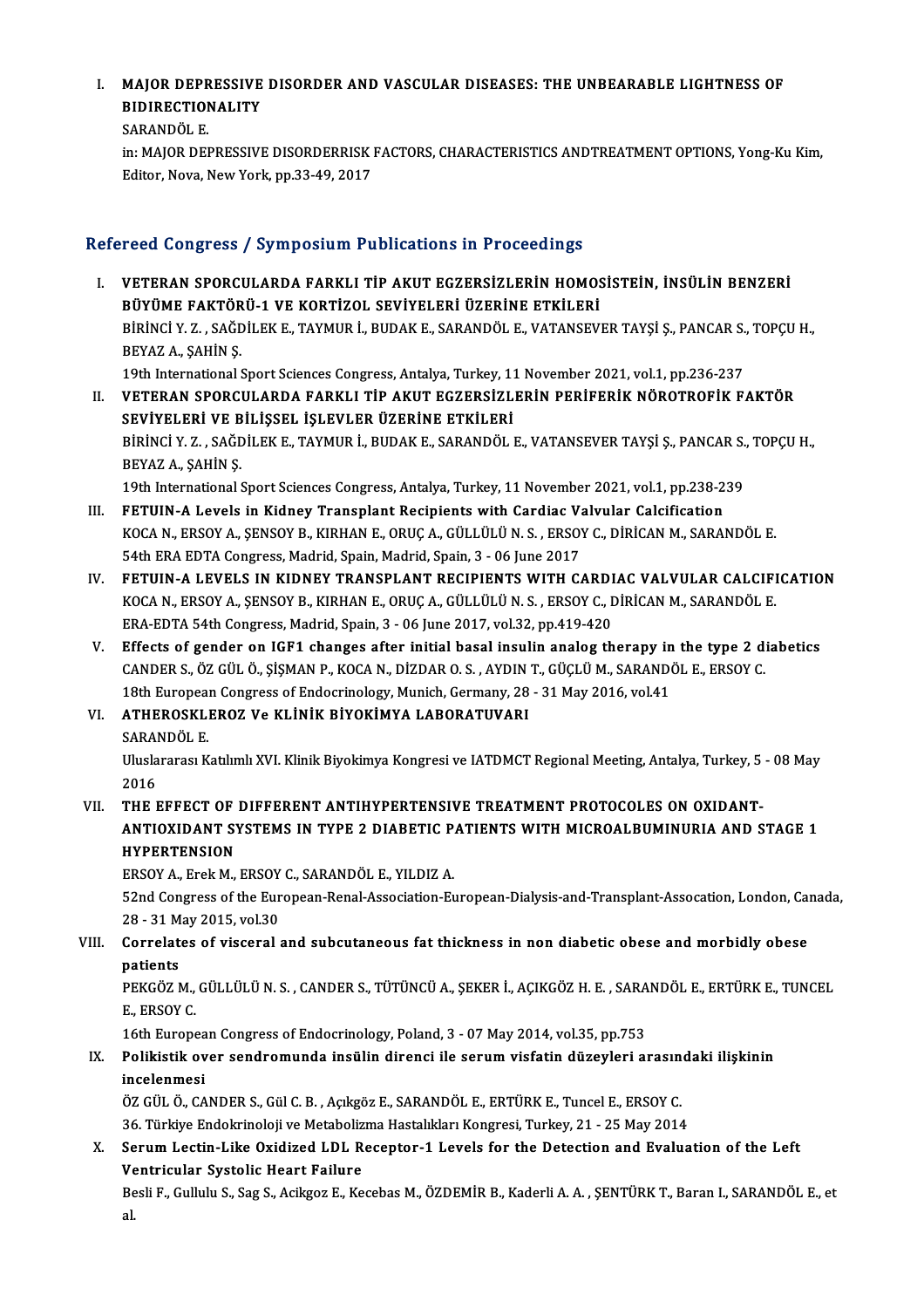29th Turkish Cardiology Congress of the Turkish-Society-of-Cardiology (TSC) with International Participation,<br>Antalya Turkay 26, 29 October 2013 vol.62 29th Turkish Cardiology Congress of the Turk<br>Antalya, Turkey, 26 - 29 October 2013, vol.62<br>Senum Fatuin A Lavels for the Detection

XI. SerumFetuin-A Levels for the Detection and Evaluation of the Left Ventricular Systolic Heart Failure Antalya, Turkey, 26 - 29 October 2013, vol.62<br>Serum Fetuin-A Levels for the Detection and Evaluation of the Left Ventricular Systolic Heart Failure<br>Kecebas M., Gullulu S., Sag S., Acikgoz E., Besli F., ŞENTÜRK T., Kaderli Se<br>Ke<br>al<br>20 Kecebas M., Gullulu S., Sag S., Acikgoz E., Besli F., ŞENTÜRK T., Kaderli A. A. , ÖZDEMİR B., Baran I., SARANDÖL E<br>al.<br>29th Turkish Cardiology Congress of the Turkish-Society-of-Cardiology (TSC) with International Particip al.<br>29th Turkish Cardiology Congress of the Turkish-Society-of-Cardiology (TSC) with International Participation,

Antalya, Turkey, 26 - 29 October 2013, vol.62

## XII. THE EFFECT OF CALCINEURIN INHIBITORS ON ADIPOCYTOKINES AND NECK CIRCUMFERENCE IN<br>KIDNEY TRANSPLANT RECIPIENTS THE EFFECT OF CALCINEURIN INHIBITORS ON ADIPOCYTOKINES A<br>KIDNEY TRANSPLANT RECIPIENTS<br>ERSOY A., Koca N., Koca T. G. , Kirhan E., SARANDÖL E., ERSOY C., Dirican M.<br>E0th European Bonal Association - European Dialysis and Tra KIDNEY TRANSPLANT RECIPIENTS<br>ERSOY A., Koca N., Koca T. G. , Kirhan E., SARANDÖL E., ERSOY C., Dirican M.<br>50th European-Renal-Association - European-Dialysis-and-Transplant-Association Congress, İstanbul, Turkey, 18 -<br>21 M ERSOY A., Koca N., Koca T. G. , Kirl<br>50th European-Renal-Association<br>21 May 2013, vol.28, pp.504-505<br>THE COMBABISON OF FEFECT 50th European-Renal-Association - European-Dialysis-and-Transplant-Association Congress, İstanbul, Turkey,<br>21 May 2013, vol.28, pp.504-505<br>XIII. THE COMPARISON OF EFFECTS OF CALCINEURIN INHIBITORS ON CYTOKINES AND TGF-

21 May 2013, vol.28, pp.504-505<br>THE COMPARISON OF EFFECTS OF CALCINEURIN INHIBITORS ON CYTOKINES AND TGF-BETA IN<br>KIDNEY TRANSPLANT RECIPIENTS THE COMPARISON OF EFFECTS OF CALCINEURIN INHIBITORS ON C<br>KIDNEY TRANSPLANT RECIPIENTS<br>ERSOY A., Koca N., Kirhan E., Koca T. G. , ERSOY C., SARANDÖL E., Dirican M.<br>E0th European Bonal Association - European Dialysis and Tra

50th European-Renal-Association - European-Dialysis-and-Transplant-Association Congress, İstanbul, Turkey, 18 -<br>21 May 2013, vol.28, pp.512-513 ERSOY A., Koca N., Kirhan E., Koca<br>50th European-Renal-Association<br>21 May 2013, vol.28, pp.512-513<br>ICE 1 Levels and Body Weight

- XIV. IGF 1 Levels and BodyWeight in Type 2 Diabetic Patients CANDERS.,ÜNALO.K. ,DizdarO.S. ,ÖZGÜLÖ.,SARANDÖL E.,ERSOYC., İmamoğlu Ş. 18th European Congress of Obesity, 25 May 2011 CANDER S., ÜNAL O. K. , Dizdar O. S. , ÖZ GÜL Ö., SARANDÖL E., ERSOY C., İmamoğlu Ş.<br>18th European Congress of Obesity, 25 May 2011<br>XV. Akut Pankreatitte Hastalık Şiddeti ve Nekroz Oranlarının Ekzokrin ve Endokrin Disf
- 18th European Congress of Obesity, 25 May 2011<br>Akut Pankreatitte Hastalık Şiddeti ve Nekroz Oranlarının E.<br>GARİP G., IŞIK Ö., KAYA E., SARANDÖL E., ÖZEN Y., KILIÇTURGAY S.<br>9. Ulusal Hanatonankreatobiliar Carrabi Kongresi, Akut Pankreatitte Hastalık Şiddeti ve Nekroz Oranlarının Ekzokrin ve Endokrin |<br>GARİP G., IŞIK Ö., KAYA E., SARANDÖL E., ÖZEN Y., KILIÇTURGAY S.<br>9. Ulusal Hepatopankreatobilier Cerrahi Kongresi, Bursa, Turkey, 12 - 15 Nove
- GARİP G., IŞIK Ö., KAYA E., SARANDÖL E., ÖZEN Y., KILIÇTURGAY S.<br>9. Ulusal Hepatopankreatobilier Cerrahi Kongresi, Bursa, Turkey, 12 15 November 2009<br>XVI. The Effects of Disease Severity and Necrosis Ratio on Both Ex 9. Ulusal Hepatopank<br>The Effects of Dise<br>Acute Pancreatitis<br>CAPIP C. ISIKÖ KAN The Effects of Disease Severity and Necrosis Ratio on Both Exocrine and Macute Pancreatitis<br>Acute Pancreatitis<br>GARİP G., IŞIK Ö., KAYA E., SARANDÖL E., EMİROĞLU R., ÖZEN Y., KILIÇTURGAY S. A.<br>10th European Congress of Trau

GARİP G., IŞIK Ö., KAYA E., SARANDÖL E., EMİROĞLU R., ÖZEN Y., KIL<br>10th European Congress of Trauma and Emergency Surgery, Antaly.<br>XVII. Deneysel Olarak Oluşturulan Tip 2 Diyabette Taurinin Etkisi<br>71YANOK S. TAS S. SARANDÖ

- 10th European Congress of Trauma and Emergency Surgery, Antalya, Turkey, 13 17 May 2009<br>Deneysel Olarak Oluşturulan Tip 2 Diyabette Taurinin Etkisi 10th European Congress of Trauma and Emer<br>Deneysel Olarak Oluşturulan Tip 2 Diyab<br>ZİYANOK S., TAŞ S., SARANDÖL E., DİRİCAN M.<br>Türk Eiryolojik Bilimler Derneği 33 Hlusel Ken Türk Fizyolojik Bilimler Derneği 33. Ulusal Kongresi, 15–19 Ekim, Girne., Girne, Cyprus (Kktc), 15 - 19 October<br>2007 ZİYAN<br>Türk I<br>2007<br>Daner Türk Fizyolojik Bilimler Derneği 33. Ulusal Kongresi, 15–19 Ekim, Girne, Girne, Cyprus (1997)<br>2007<br>XVIII. Deneysel Diyabetes Mellitusta Yeşil Çayın Hipolipitemik ve Antioksidan Etkisi.<br>PUPICAN M. TAS S. SARANDÖL E. ZİYANOK
- 2007<br>Deneysel Diyabetes Mellitusta Yeşil Çayın Hipoli<sub>l</sub><br>DİRİCAN M., TAŞ S., SARANDÖL E., ZİYANOK S., aslan k.<br>W. Ulugal Klinik Birokimus Kongresi Muğla Turkey, E Deneysel Diyabetes Mellitusta Yeşil Çayın Hipolipitemik ve Antioksi<br>DİRİCAN M., TAŞ S., SARANDÖL E., ZİYANOK S., aslan k.<br>IV. Ulusal Klinik Biyokimya Kongresi, Muğla, Turkey, 5 - 09 September 2004<br>Strenteretesin ile Diyobe
- DİRİCAN M., TAŞ S., SARANDÖL E., ZİYANOK S., aslan k.<br>IV. Ulusal Klinik Biyokimya Kongresi, Muğla, Turkey, 5 09 September 2004<br>XIX. Streptozotosin ile Diyabet Oluşturulmuş Sıçanlarda Vanadil Sülfatın Etkisi. Türk Fiz IV. Ulusal<br><mark>Streptoz</mark><br>Derneği<br>T<u>ASS</u> Di Streptozotosin ile Diyabet Oluşturulmuş Sıçanlarda Vanadi<br>Derneği<br>TAŞ S., DİRİCAN M., SARANDÖL E., SERDAR Z., ZİYANOK S., aslan k.<br>20 Ulucal Eizvoloji Kongresi Konya Turkov 21 Aygust, 02 Septen Derneği<br>TAŞ S., DİRİCAN M., SARANDÖL E., SERDAR Z., ZİYANOK S., aslan k.<br>30. Ulusal Fizyoloji Kongresi, Konya, Turkey, 31 August - 03 September 2004<br>The semnarisan of the effects of rHuEBO and testesterane ester sen

TAŞ S., DİRİCAN M., SARANDÖL E., SERDAR Z., ZİYANOK S., aslan k.<br>30. Ulusal Fizyoloji Kongresi, Konya, Turkey, 31 August - 03 September 2004<br>XX. The comparison of the effects of rHuEPO and testosterone ester compounds 30. Ulusal Fizyoloji Kongresi, Kongresi, Kongresi, Kongresi, Kongresi, Kongresi, Kongresi, Kongresi, Kongresi, Kongresi, Amerikan<br>Aslam Mulan i Engoy A, SARAN

ASLANHANİ.,ERSOYA.,SARANDÖL E.,DEMİRAYM.,USTAM.,DALKILIÇH.E. ,GÜLLÜLÜM.,DİLEKK. male hemodialysis patients<br>ASLANHAN İ., ERSOY A., SARANDÖL E., DEMİRAY M., USTA M., DALKILIÇ H. E. , GÜLLÜLÜ M., DİLEK K.<br>Expanding the prospects of nephrology in the Balkan peninsula. The fifth congress of the Balkan Citi ASLANHAN İ., ERSOY A., SARANDÖL E., DEMİRAY M., USTA M., DALKILIÇ H. E. , GÜLLÜLÜ M., DİLEK K.<br>Expanding the prospects of nephrology in the Balkan peninsula. The fifth congress of the Balkan Cities Associat<br>of Nephrology, Expanding the prospects of nephr<br>of Nephrology, Dialysis, Transplan<br>October 2001, vol.16, pp.138-142 October 2001, vol.16, pp.138-142<br>Supported Projects

Supported Projects<br>SARANDÖL E., Project Supported by Higher Education Institutions, Major Depresif Bozuklukta Biyobelirteç Araştırması,<br>2016–2020 2016 - 2020<br>2016 - 2020